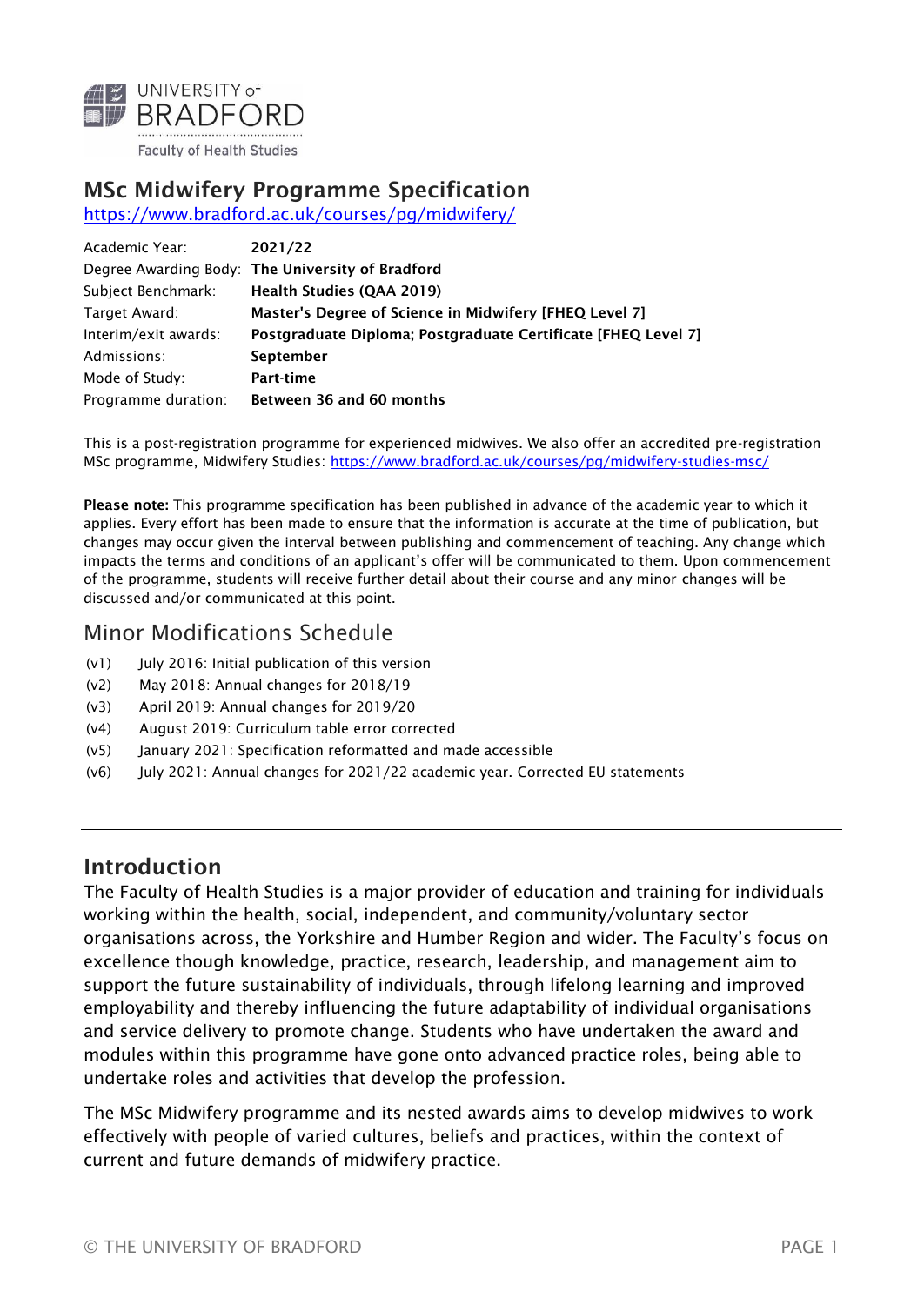The programme adopts a holistic approach to developing registered practitioners into skilled leaders of the profession. This award is also available for midwives who were professionally registered within the EU before the UK left it.

The programme is designed to develop the skills in complex reasoning, critical thinking and analysis required to undertake these roles. The awards offer students the opportunity to apply knowledge to a range of clinical and professional situations through reflection and practice experience, supported by an experienced mentor. Learning and teaching is designed to equip students with skills in using a range of information, data, tools and techniques to improve the quality of patient care and health outcomes as well as demonstrate impact and value.

#### Faculty of Health Studies Specialist Skills and Post Registration Development (SSPRD) Framework for Flexible Learning

The programme is delivered within the context of the Faculty of Health Studies, where students can include advanced practice topics such as prescribing and examination of the newborn. The programme sits within the Faculty's Framework for continuing development providing an opportunity for students to develop a bespoke package of content, to ensure both the needs of service and individual professional development can be met.

The flexibility offered by the Faculty of Health Studies' SSPRD framework will enable students to take forward their current experience whatever the area of work, in collaboration with the University of Bradford. Students will be able to obtain credits for short episodes of study, transfer credits from prior certificated or experiential learning, or study a choice of modules over time. An academic advisor will support students in making their choices.

The MSc Midwifery is part of the interdisciplinary specialist skills and post registration development (SSPRD) Framework (formally known as CPD) within the Faculty of Health Studies. The Framework enables students to create an individualised programme of study that will meet either each individual student needs and/or their employer's needs for a changing diverse workforce within a modern organisation.

The MSc in Midwifery and its nested awards are designed to address current and future demands of midwifery practice services, including the recommendations from Midwifery 2020 [\(DoH 2010\)](https://assets.publishing.service.gov.uk/government/uploads/system/uploads/attachment_data/file/216029/dh_119470.pdf). The awards recognise the changing clinical environment and allow students to develop key advanced skills or those associated with service delivery and enhancement within the current social and economic climate.

The programme of study and the collection of modules that students may choose to study will contextualise their learning by addressing the aims and learning outcomes for the programme which are outlined in the next section of this document. Modules such as the research or work based project modules, for example, enable students to shape their own focus of study within the modules aims and learning outcomes by learning the principles being taught and applying them to their own professional/employment area.

Successful completion of the programme will not enable graduates to register with the Nursing and Midwifery Council (NMC) in the UK. Information regarding registration for overseas nurses and midwives can be found on the NMC website [www.nmc](http://www.nmc-uk.org/)-uk.org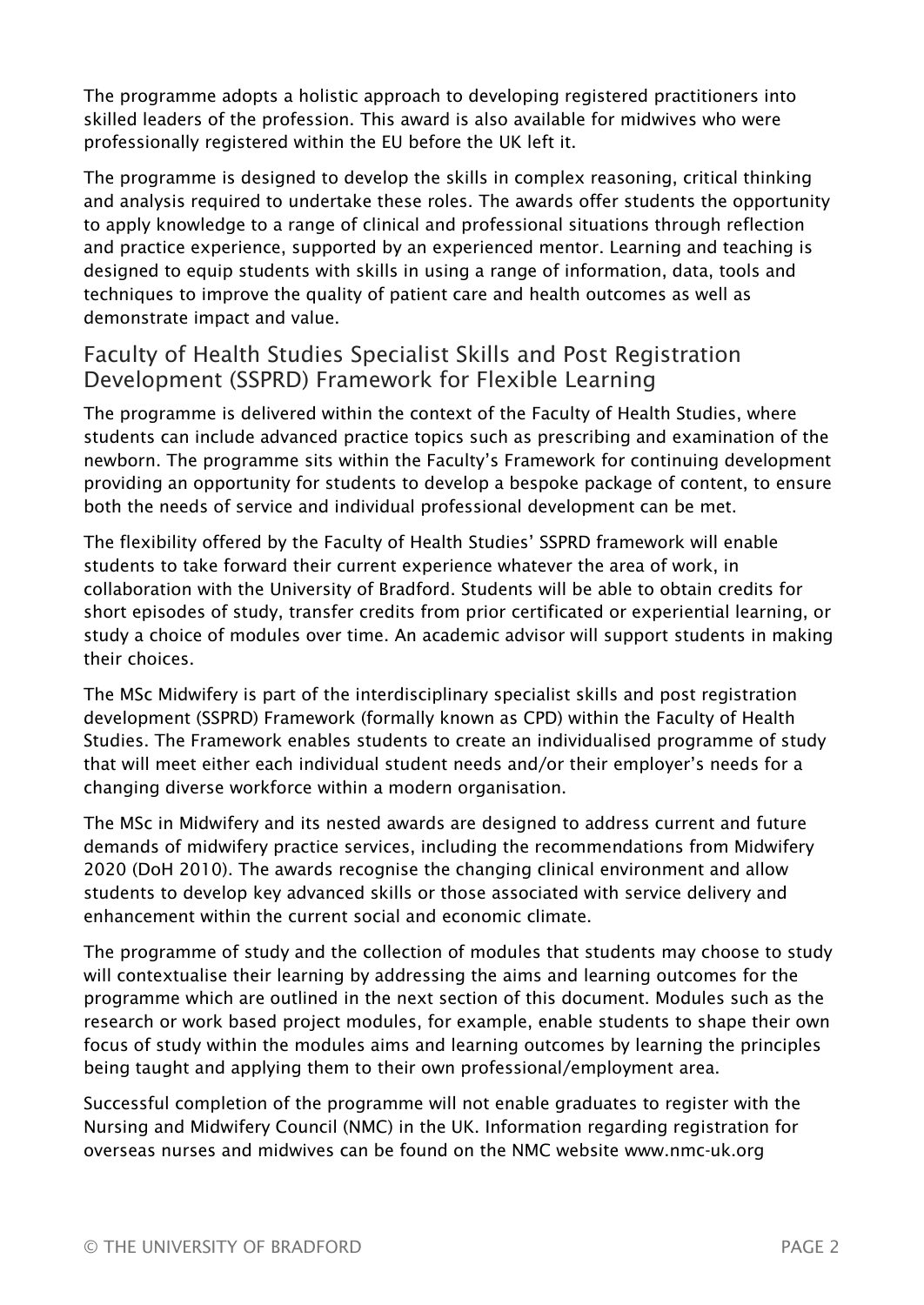# Programme Aims

|                | Level 7                                                                                                                                                                                                                                                                                   |
|----------------|-------------------------------------------------------------------------------------------------------------------------------------------------------------------------------------------------------------------------------------------------------------------------------------------|
| A1             | Provide a flexible educational framework that is vocationally relevant, which meets the<br>professional development needs of the student, as well as the organisational needs of<br>employers.                                                                                            |
| A <sub>2</sub> | Stimulate students to become autonomous self-directed learners who are motivated to<br>sustain and advance their own continuous professional learning with a confidence to<br>support the professional development of colleagues and the work of their organisations.                     |
| A <sub>3</sub> | Develop the skills, knowledge, critical understanding and awareness of the depth and<br>breadth of knowledge applicable to their own fields of practice.                                                                                                                                  |
| A4             | Further develop the student's cognitive and practical skills to undertake data synthesis,<br>complex problem solving, the articulation of competing perspectives and competence in<br>their field of practice.                                                                            |
| A5             | Provide opportunities for inter-professional teaching and learning to share the knowledge,<br>skills and experience common to a range of different health and social care disciplines.                                                                                                    |
| A6             | Develop critically reflective, competent practitioners, managers and leaders who will inform<br>and shape or change inclusive, fair and ethically sensitive service provision.                                                                                                            |
| A7             | Provide a framework within which the curriculum, where required, meets the regulatory<br>needs of professional bodies such as the NMC and HPC or is kite marked by the CMI.                                                                                                               |
| A8             | Develop the skills required for life-long learning and professional development.                                                                                                                                                                                                          |
|                | Additionally, if students wish to study one or more core research modules or<br>management modules for a post graduate diploma or undertake a Masters<br>dissertation                                                                                                                     |
| A <sub>9</sub> | Develop an understanding of the theoretical constructs underpinning research or project<br>management which will inform the undertaking of an ethical piece of research or a work-<br>based project and the ability to demonstrate how the findings can influence practice and<br>policy. |

# Programme Learning Outcomes

The MSc /Postgraduate Diploma/Postgraduate Certificate Midwifery programme learning outcomes are compatible with the Framework for Higher Education Qualifications (FHEQ 2008).

The programme contains nested pathways as well as the flexibility to design their own pathway. The learning outcomes outlined below are contextualised within the learning outcomes of the modules that students will study.

#### To be eligible for the award of Postgraduate Certificate at FHEQ level 7, students will be able to:

- P1 Develop a detailed knowledge and understanding of the literature that relates to midwifery and their specific area of practice.
- P2 Critically analyse research and synthesise the research evidence that informs the development of policy and service delivery in midwifery and their specific field of practice or employment.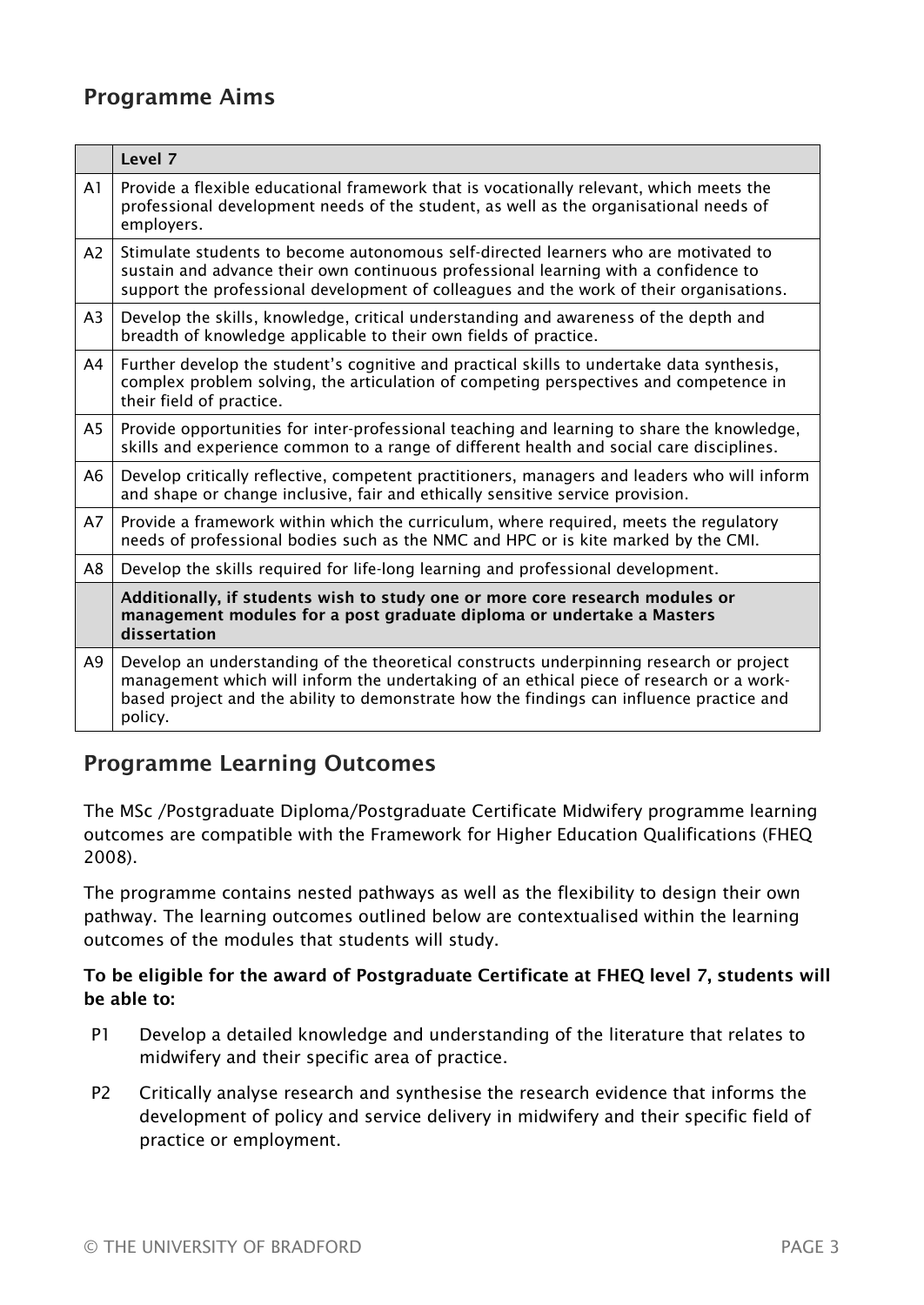P3 Evaluate and critically apply theoretical concepts and where appropriate, for their field of practice, master practical skills for the management of complex issues within midwifery practice.

#### Additionally, to be eligible for the award of Postgraduate Diploma at FHEQ level 7, students will be able to:

- P4 Reflect upon and demonstrate knowledge of values, ethical thinking, equality awareness, inclusive practice and demonstrate mastery within their specialist area of midwifery.
- P5 Develop and demonstrate the ability to articulate sound arguments using a variety of formats including written and oral communication skills.
- P6 Demonstrate management and leadership through effective communication, problem solving, and decision making.
- P7 Demonstrate the ability to become an autonomous learner through independent study and critical reflection on continuing development needs.

#### Additionally, to be eligible for the award of Degree of Master at FHEQ level 7, students will be able to:

- P8 Demonstrate a critical awareness and understanding of different theoretical constructs underpinning research, project management methodologies or management theories.
- P9 Apply research skills to influence and improve practice and policy in midwifery.
- P10 Apply research and project management skills and demonstrate their ability as an autonomous learner to complete an extended project.

# Curriculum

The MSc Midwifery curriculum has been designed to meet the needs of students from a range of employment backgrounds and provides a range of modules from the Faculty of Health Studies that are combined to provide an individualised award that suits a students particular learning or employment needs.

### Postgraduate Certificate

Students will be eligible to exit with the award of Postgraduate Certificate if they have successfully completed 60 credits and achieved the award learning outcomes.

#### Postgraduate Diploma

Students will be eligible to exit with the award of Postgraduate Diploma if they have successfully completed at least 120 credits and achieved the award learning outcomes.

### Degree of Master

Students will be eligible for the award of Degree of Master if they have successfully completed at least 180 credits and achieved the award learning outcomes.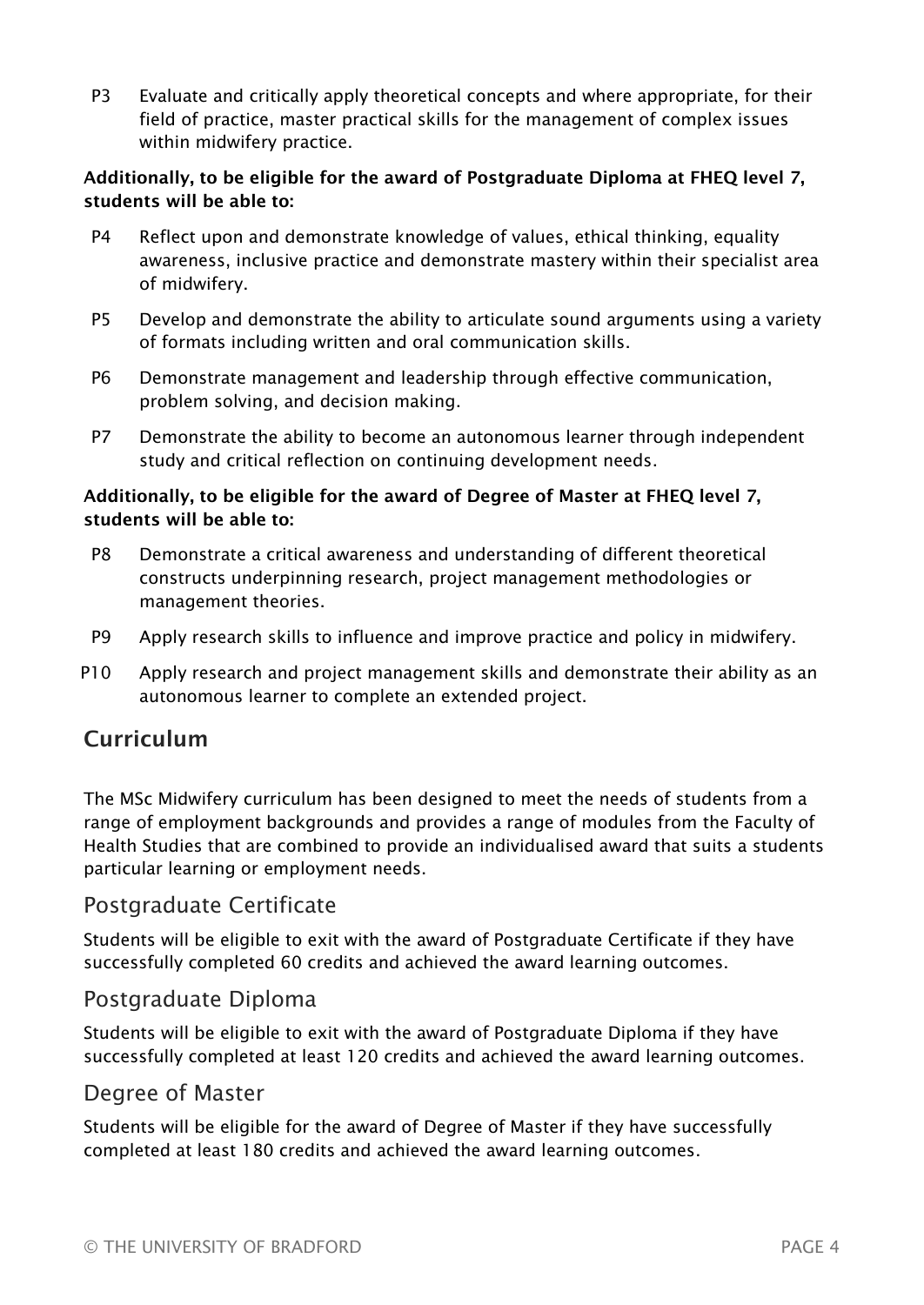# Curriculum Table

|                                                                                                                                                                                                                                                                                                                                                                                                                                                                                                                                                                                                                                                                                                                                                                                                                                                                                                                                                                                                                                                                                                        |                                                                                                      |         |             |          | Postgraduate<br>Diploma | Masters      |  |  |  |  |
|--------------------------------------------------------------------------------------------------------------------------------------------------------------------------------------------------------------------------------------------------------------------------------------------------------------------------------------------------------------------------------------------------------------------------------------------------------------------------------------------------------------------------------------------------------------------------------------------------------------------------------------------------------------------------------------------------------------------------------------------------------------------------------------------------------------------------------------------------------------------------------------------------------------------------------------------------------------------------------------------------------------------------------------------------------------------------------------------------------|------------------------------------------------------------------------------------------------------|---------|-------------|----------|-------------------------|--------------|--|--|--|--|
| Module Code                                                                                                                                                                                                                                                                                                                                                                                                                                                                                                                                                                                                                                                                                                                                                                                                                                                                                                                                                                                                                                                                                            | <b>Module Title</b>                                                                                  | Credits | Semester    |          |                         |              |  |  |  |  |
|                                                                                                                                                                                                                                                                                                                                                                                                                                                                                                                                                                                                                                                                                                                                                                                                                                                                                                                                                                                                                                                                                                        |                                                                                                      |         |             |          |                         |              |  |  |  |  |
| C* - Students must choose one of the following MID7009-c or MID7013-C. Students may choose to<br>take both of these modules, if they are required to gain the skills for their practice                                                                                                                                                                                                                                                                                                                                                                                                                                                                                                                                                                                                                                                                                                                                                                                                                                                                                                                |                                                                                                      |         |             |          |                         |              |  |  |  |  |
| MID7009-C                                                                                                                                                                                                                                                                                                                                                                                                                                                                                                                                                                                                                                                                                                                                                                                                                                                                                                                                                                                                                                                                                              | Clinical Examination and<br>Care Management (Enhancing<br><b>Contemporary Midwifery</b><br>Practice) | 30      | <b>NSYR</b> | $C^*$    | $C^*$                   |              |  |  |  |  |
| MID7013-C                                                                                                                                                                                                                                                                                                                                                                                                                                                                                                                                                                                                                                                                                                                                                                                                                                                                                                                                                                                                                                                                                              | Clinical Examination and<br><b>Case Management</b>                                                   | 30      | <b>NSYR</b> | $C^*$    | $C^*$                   |              |  |  |  |  |
| LEM7011-C                                                                                                                                                                                                                                                                                                                                                                                                                                                                                                                                                                                                                                                                                                                                                                                                                                                                                                                                                                                                                                                                                              | Leadership for Advanced<br><b>Practitioners</b>                                                      | 30      | $1$ or $2$  | $\Omega$ | O                       | $\Omega$     |  |  |  |  |
| <b>PRE7004-C</b>                                                                                                                                                                                                                                                                                                                                                                                                                                                                                                                                                                                                                                                                                                                                                                                                                                                                                                                                                                                                                                                                                       | Prescribing for Healthcare<br>Professionals                                                          | 30      | 1 or $2$    | O        | O                       | $\Omega$     |  |  |  |  |
| <b>HES7001-A</b>                                                                                                                                                                                                                                                                                                                                                                                                                                                                                                                                                                                                                                                                                                                                                                                                                                                                                                                                                                                                                                                                                       | Independent Study                                                                                    | 10      | $1$ or $2$  | $\circ$  | $\mathsf{O}$            | $\mathsf{O}$ |  |  |  |  |
| <b>HES7003-B</b>                                                                                                                                                                                                                                                                                                                                                                                                                                                                                                                                                                                                                                                                                                                                                                                                                                                                                                                                                                                                                                                                                       | Independent Study                                                                                    | 20      | $1$ or $2$  | $\circ$  | $\mathsf{O}$            | O            |  |  |  |  |
| O* - Students must complete module RES7016-C before studying RES7017-E                                                                                                                                                                                                                                                                                                                                                                                                                                                                                                                                                                                                                                                                                                                                                                                                                                                                                                                                                                                                                                 |                                                                                                      |         |             |          |                         |              |  |  |  |  |
| <b>RES7016-C</b>                                                                                                                                                                                                                                                                                                                                                                                                                                                                                                                                                                                                                                                                                                                                                                                                                                                                                                                                                                                                                                                                                       | <b>Research Methods and Data</b><br>Analysis                                                         | 30      | $1$ or $2$  | $\Omega$ | O                       | $O^*$        |  |  |  |  |
| <b>RES7017-E</b>                                                                                                                                                                                                                                                                                                                                                                                                                                                                                                                                                                                                                                                                                                                                                                                                                                                                                                                                                                                                                                                                                       | Dissertation                                                                                         | 60      | 1           | O        | O                       | $O^*$        |  |  |  |  |
| <b>RES7018-E</b>                                                                                                                                                                                                                                                                                                                                                                                                                                                                                                                                                                                                                                                                                                                                                                                                                                                                                                                                                                                                                                                                                       | Service Evaluation and<br>Improvement in Clinical Practice                                           | 60      | 1           | O        | O                       | O            |  |  |  |  |
| <b>Learning and Teaching Strategy</b>                                                                                                                                                                                                                                                                                                                                                                                                                                                                                                                                                                                                                                                                                                                                                                                                                                                                                                                                                                                                                                                                  |                                                                                                      |         |             |          |                         |              |  |  |  |  |
| Whilst following this programme of study, students will engage with learning through a<br>range of teaching methods. These methods will be dependent on modules studied,<br>however student-centred approaches to learning are a feature of the modules. Students<br>will be expected to take responsibility for their learning as they develop their academic<br>skills. There are a number of approaches to the manner in which modules are delivered<br>and these may include block attendance, study day attendance, distance learning and<br>blended learning using face to face and on-line activities/ materials, the specific<br>attendance and delivery methods will depend on the module selections that a student<br>follows. Students commencing the programme in 2020/21 will engage in more learning,<br>teaching and assessment activities remotely. When devising the individual study plan with<br>the academic supervisor, students will be informed regarding which delivery methods are<br>utilised for which module and in which semester the chosen modules are being delivered. |                                                                                                      |         |             |          |                         |              |  |  |  |  |

# Learning and Teaching Strategy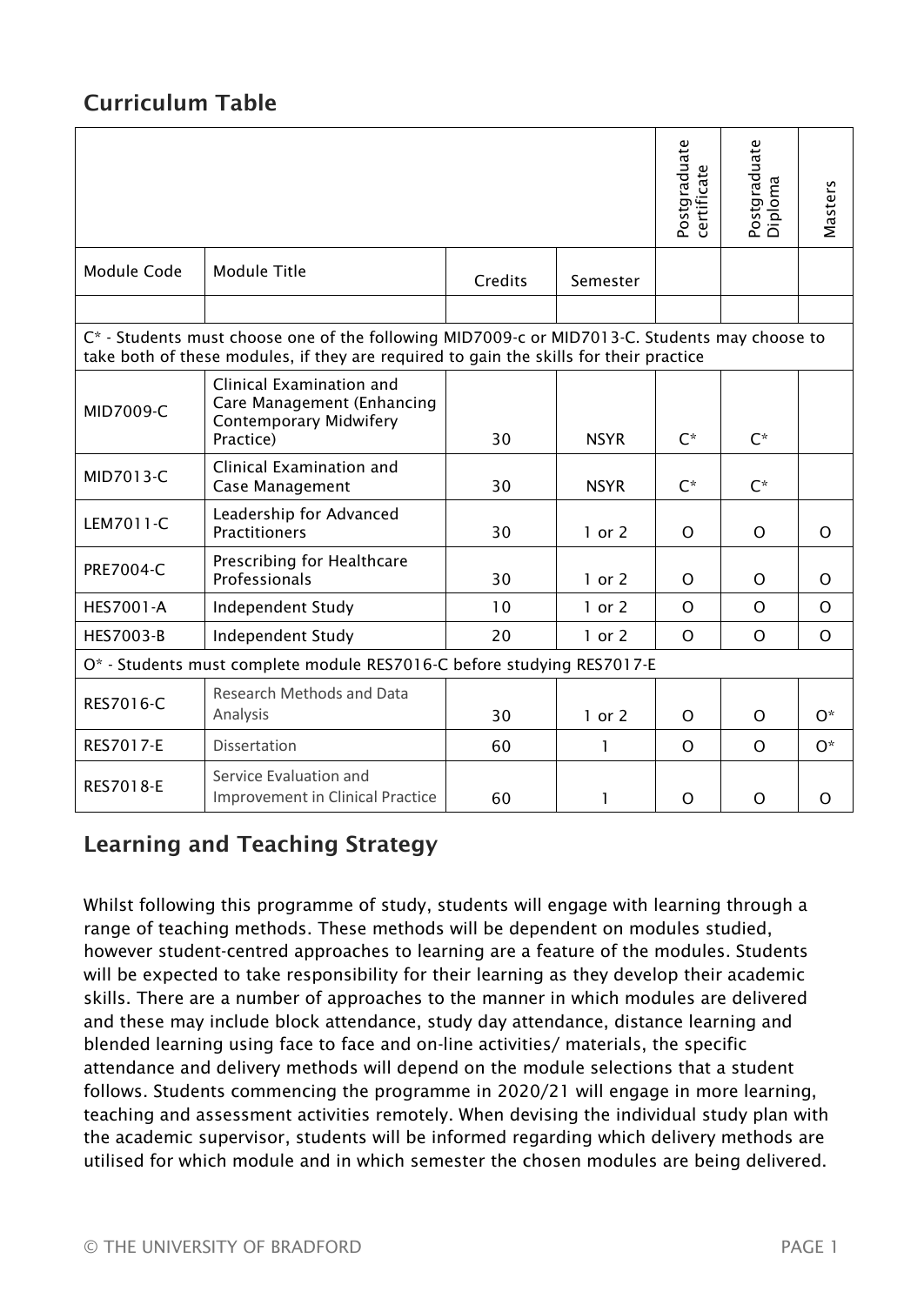The aims of the teaching and learning strategies have been designed so that will be given the opportunity to develop theoretical and experiential understanding (Programme LOs 1, 3, 6, 7, 11), advance knowledge and critical thinking with the assistance of research informed teaching. (Programme LOs 2, 8, 4, 5, 10) and to develop a range of skills appropriate to the professional field that the student is in, this may include work-based learning with competencies undertaken in their organisation or with an additional clinical area, (Programme LOs 1, 2, 4, 11). The Midwifery modules and awards nested within the framework offer students the capacity to acknowledge and build upon the knowledge and skills they may have acquired through previous learning experiences including those in the workplace.

The programme of study will expose students to a range of different teaching, learning and assessment strategies required to achieve the learning outcomes. The teaching approaches that are used across the Faculty of Health Studies are informed by the University core values which are for teaching and learning: to be Research informed Reflective, Adaptable, Inclusive, Supportive, Ethical and Sustainable. Students will experience these across their choice of modules in order to meet both the aims and outcomes which may include any number of the following:

Lectures: To a group of students where information will be presented and discussed whilst informed by core values. These sessions may take place face to face, on campus or online.

Facilitated seminars and group discussion: Social interaction develops learning through the interpretation and critical application of information and group learning. These sessions may take place face to face, on campus or online.

Tutorial: Where a small group of students reflect and discuss issues related to their learning. These may also be individual for formative feedback on assessed work prior to submission. These sessions may take place face to face, on campus or online.

Work-based learning: Where learning is directed within the work environment and is reflected upon and then reported on, and competencies maybe undertaken.

Web based virtual learning environments to support technology enhanced learning, such as the Canvas, or Pebble Pad3: To access information such as key professional learning packages, interact with other students, undertake group work activities or developing wikis.

Directed reading: Where set reading may be recommended.

Self-directed learning: where students are expected to develop their own learning by, identifying areas of interest, selecting research articles for debate and identify areas in which knowledge needs to be developed.

Undertaking a work-based project or a research module: Which is shaped by self-directed learning needs and the learning outcomes at MSc level.

Students will be expected to develop an autonomous learning style and become selfdirected as a learner.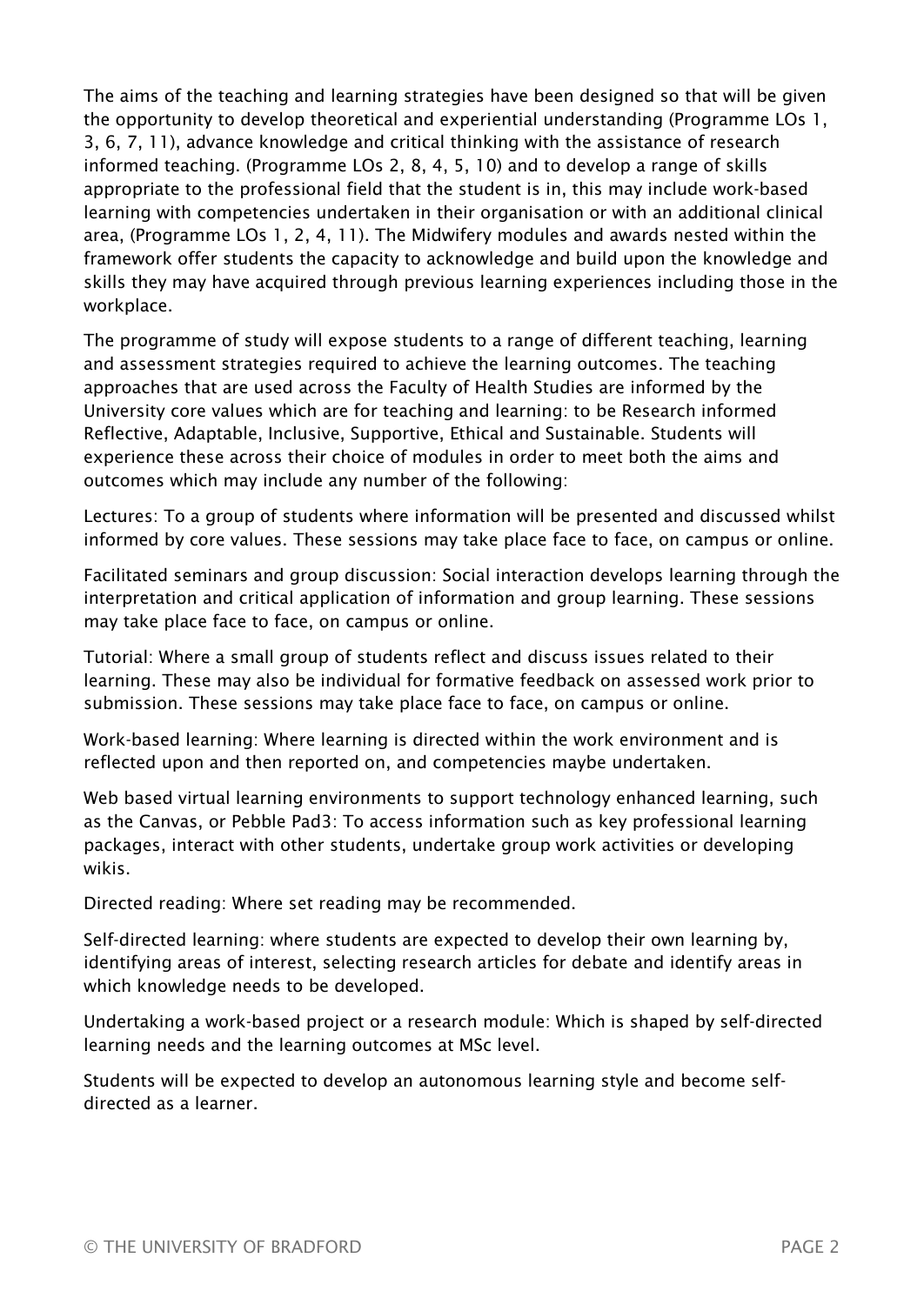## Assessment Strategy

The University has a scheme where students will be able to have some discretion on how they are assessed within a module. Students will be able to negotiate the assessments choices within the module descriptor but there will be some areas that can only be assessed through one method Assessment will be against the learning outcomes and programme aims through the use of a range of different assessment techniques which may include one or more of the following approaches:

- 1. Written essay
- 2. Reflective case study
- 3. Audit report of individual practice competencies
- 4. The development of a reflective portfolio
- 5. Completion of a set of competencies
- 6. Completion of a set number of clinical contacts
- 7. Practical examination (OSCE)
- 8. Computer based Multiple Choice Question examination
- 9. Computer based open book examination.
- 10.Oral seminar / poster presentation
- 11.Written project report
- 12.Completion of a dissertation
- 13.Research paper/executive summary

Some of these teaching and assessment strategies will develop and alter over time through the ongoing development of Programmes.

### Assessment Regulations

This Programme conforms to the standard University Assessment Regulations which are available at the link: <https://www.bradford.ac.uk/regulations/>

However, the programme has 2 exceptions to these regulations as listed below:

▪ Students will be required pass all components and elements of assessment with a minimum mark of 40% in order to pass the module overall.

# Admission Requirements

The University welcomes applications from all potential students and most important in the decision to offer a place is our assessment of a candidate's potential to benefit from their studies and of their ability to succeed on the particular programme. Consideration of applications will be based on a combination of formal academic qualifications and other relevant experience.